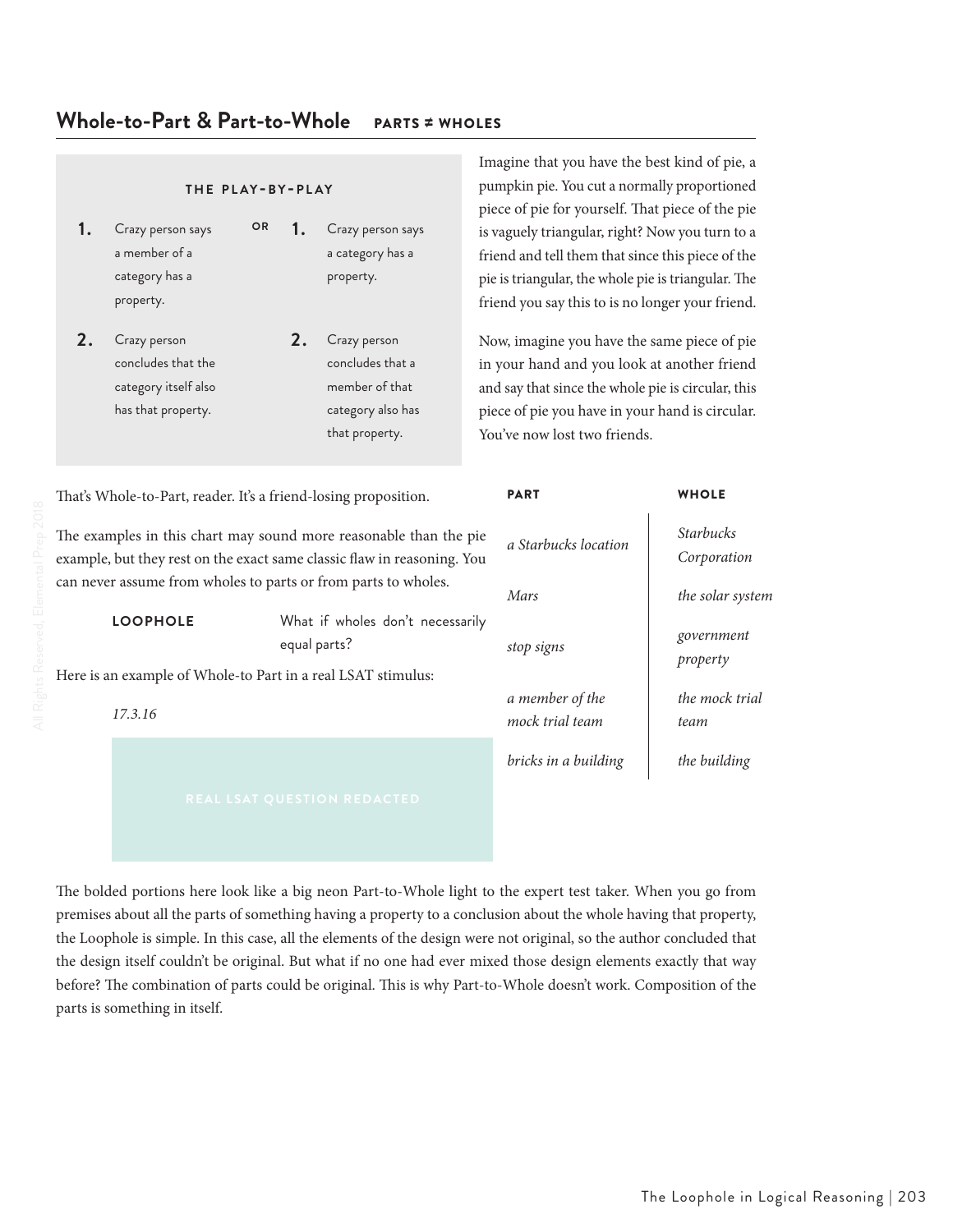# **Overgeneralization** PART ≠ ALL THE PARTS

## **t h e p l ay-b y-p l ay**

- **1.** Crazy person talks about something having a property.
- **2.** Crazy person concludes that a bunch of other things also have that property.

Let's return to our pumpkin pie. Imagine you cut yourself a generous piece of pie. It's about the size and shape of your palm. Then you turn to your last remaining friend and tell them their piece is also the size of your palm. They look down at their piece. You then say that all the pieces in the world are the size of your palm. No friends left.

Overgeneralization takes something small and turns it into something big. It occurs when you have premises about

something specific — say, a hot temperature. A temperature could be hot, could be cold, could be pleasantly temperate. **To overgeneralize, you take a premise about hot temperatures and conclude about temperatures in general.**

## A COLLECTION OF OVERGENERALIZED PAIRS

These pairs overgeneralize a part of a spectrum to everything on that spectrum: These pairs overgeneralize a part of a category to all the parts of a category:

| Pay close attention to  | <b>SMALL PREMISES</b>    | <b>BIG CONCLUSION</b> | <b>SMALL PREMISES</b> | <b>BIG CONCLUSION</b>      |
|-------------------------|--------------------------|-----------------------|-----------------------|----------------------------|
| this classic flaw. It's |                          |                       |                       |                            |
| become extremely        | [adjective] + thing      | thing                 | one category member   | all category members       |
| common on recent tests. |                          |                       |                       |                            |
|                         | cold rooms               | rooms                 | Grover Cleveland      | all forgettable presidents |
|                         | moderate caffeine intake | caffeine intake       | Comic Sans            | any other font             |

Check out a few examples of Overgeneralization:

- Liana was quite **clever in her paper on shark anatomy**. So Liana is a **clever person**.
- We got **better** results at **70**° **rather than 60**°. So the **hotter** our lab, the **better** our results will be.
- **Pellegrino** tastes like adventure water when chilled. Thus, **all water** tastes like adventure water when chilled.

**LOOPHOLE** What if we can't generalize from this one thing to a bunch of other things?

This is how Overgeneralization is deployed in a real LSAT stimulus:

*42.2.12*

• This stimulus always gets me. I just love imagining a wayward politician actually saying this to people.

It's a big Overgeneralization to apply facts about bread and my auto insurance to a claim about *all prices*. A lot more things have prices than just what was listed, so you can't take these tiny premises and make such a big claim.

•